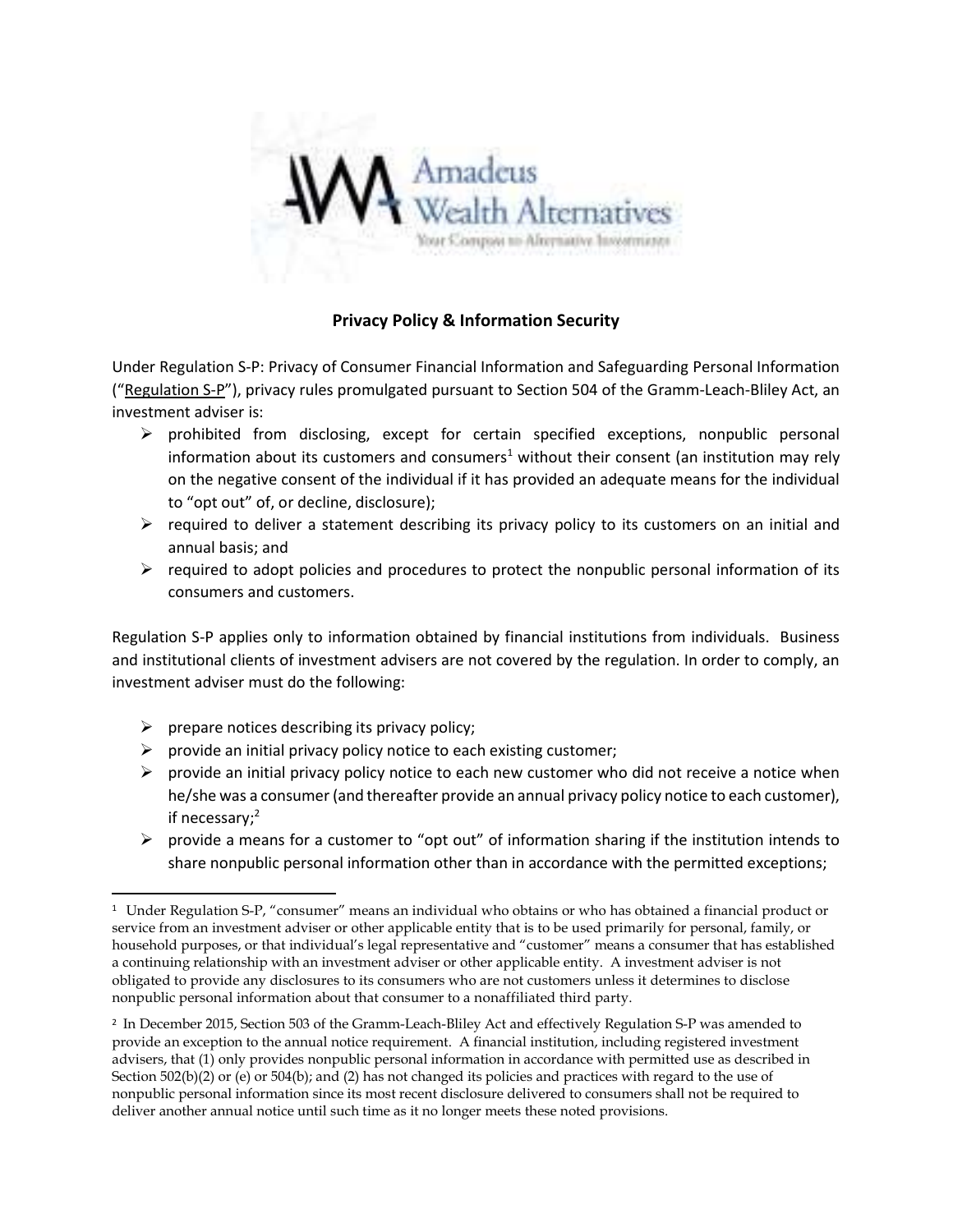- $\triangleright$  provide a privacy policy notice and "opt out" notice to each consumer if the institution intends to share information about the consumer other than in accordance with the permitted exceptions;
- $\triangleright$  adopt policies and procedures that address the confidentiality and security of nonpublic personal customer and consumer; and
- $\triangleright$  ensure appropriate coverage of customer privacy and information security in annual employee training.

The privacy policy statement is given to clients at the initial signing of the client contract and mailed or emailed once annually. The CCO will document the date the PPS was mailed to each client for each year. AWA collects nonpublic personal information about you from the following sources:

- $\triangleright$  Information we receive from you on applications or other forms;
- $\triangleright$  Information about your transactions with us or others; and
- $\triangleright$  Information we receive from a consumer reporting agency.

We do not disclose any nonpublic personal information about you to anyone, except as permitted by law. If you decide to close your account(s) or become an inactive customer, we will adhere to the privacy policies and practices as described in this notice.

AWA restricts access to your personal and account information to those employees who need to know that information to provide products or services to you. AWA maintains physical, electronic, and procedural safeguards to guard your nonpublic personal information.

The following employees will manage nonpublic information: Edward Papier The following individuals also have access to this nonpublic information: Edward Papier The following systems may be vulnerable to a breach of your nonpublic information: Edward Papier

AWA personnel must make every effort to help ensure that reasonable steps are taken to protect against unauthorized access to client information. Adequate measures must be observed not only throughout the business day but also outside business hours in order to ensure that client data remains secure. Supervised Persons will adhere to the following procedures to safeguard the privacy of such information:

Limit Sharing of Information

- $\triangleright$  Adviser restricts access to a Client's non-public information to those employees who need to know that information to provide products or services to the Client.
- $\triangleright$  Use of personally owned mobile devices is prohibited without approval and the installation by the Firm of software on the device that allows Firm information to be segregated from personal information and Firm data to be removed by remote instruction.
- $\triangleright$  No nonpublic information will be given to any non-affiliated third parties except:
	- o With the express written consent of, or instruction form the respective Client;
	- $\circ$  To service providers utilized to provide services to Adviser's Clients; and
	- o To other entities as required or permitted by law.